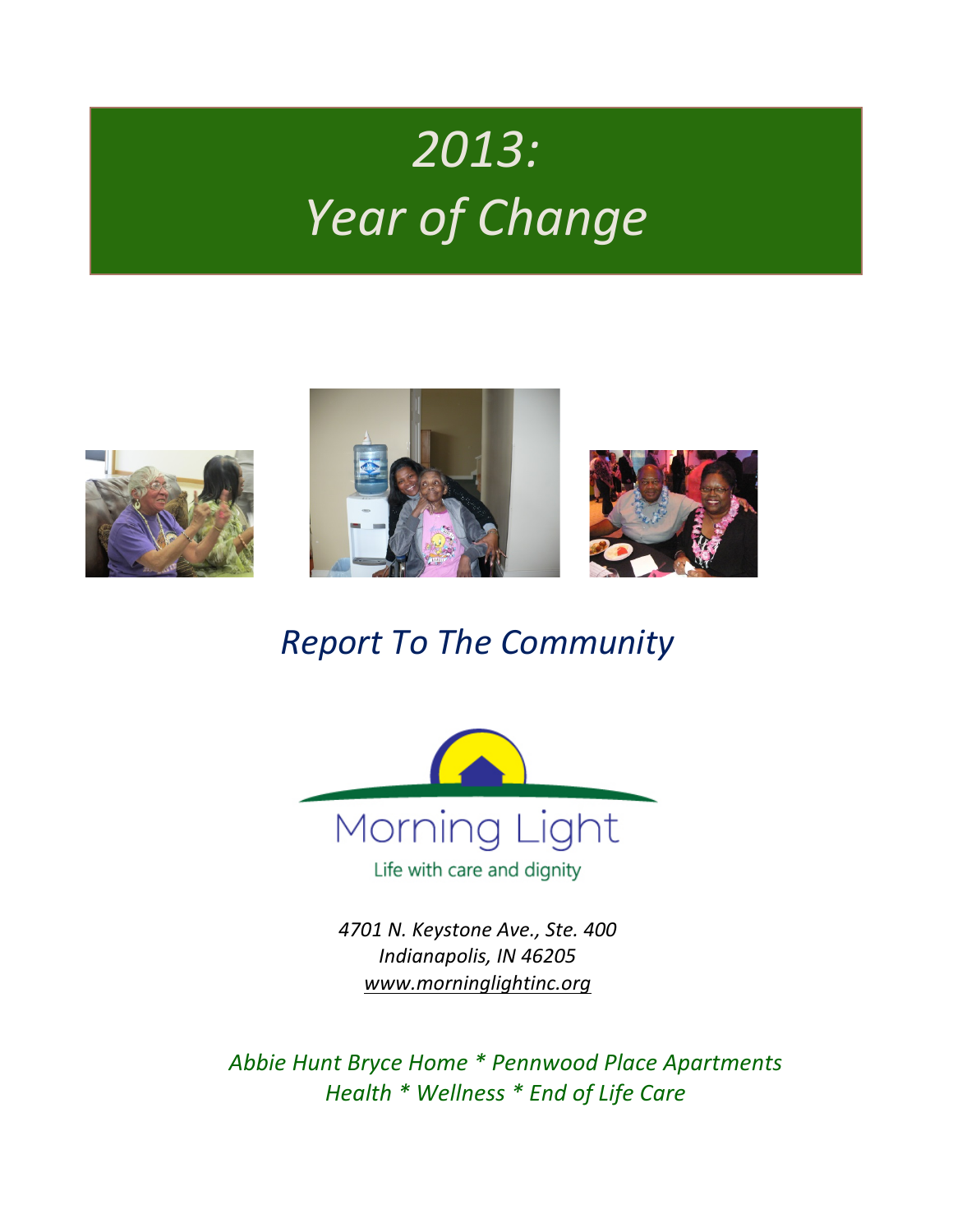### **The Journey from VNSF to Morning Light**



Branding Committee Members show off the results of their work. 1<sup>st</sup> Row: Bryan Richards, Cindy Graham, Sandra Schwalbach 2<sup>nd</sup> Row: Frank Pillow, Scott Ringold, Tom Fodor, C. Andrew Mattingly

By the time you read this, the name *Morning Light* will have become more familiar around Greater Indianapolis! We are the former Visiting Nurse Service Foundation (VNSF) which had been in existence since 1984, serving as the fundraising arm of the nationally renowned Visiting Nurse Service of Indianapolis. When the Franciscan Alliance took the Visiting Nurse Service under its wing in 2011, the VNSF name was no longer a fit for an entity that was destined to become its own independent organization.

Our new branding process involved organization Board members, donors, community contacts and other nonprofit resources, all under the capable direction of Bryan Richards of Aspen Impact. The name *Morning Light* was chosen because we believe that each new day is a gift to be appreciated. At Morning Light, we are experts in managing group living arrangements and services for low-income senior residents, and for residents with dire health situations. We primarily care for the terminally ill and seniors. 

You may have known a friend or family member who became ill and only had a short time left to live. Maybe you know an elder who can barely afford rent and utilities. For these cases, we provide safe and comfortable living spaces. We manage two sites in Indianapolis. The Abbie Hunt Bryce Home is a twelve-bed community for hospice patients who have no other appropriate living arrangements for their final days. Pennwood Place has thirty-five apartments for low income seniors. Supporters help us by volunteering in our facilities, telling friends and relatives what we do, or donating to our services. Look up "Morning Light" in Indianapolis, and you'll find us!

It's a new brand with the same compassionate mission - as attested by the "Community Impact" section later in this report!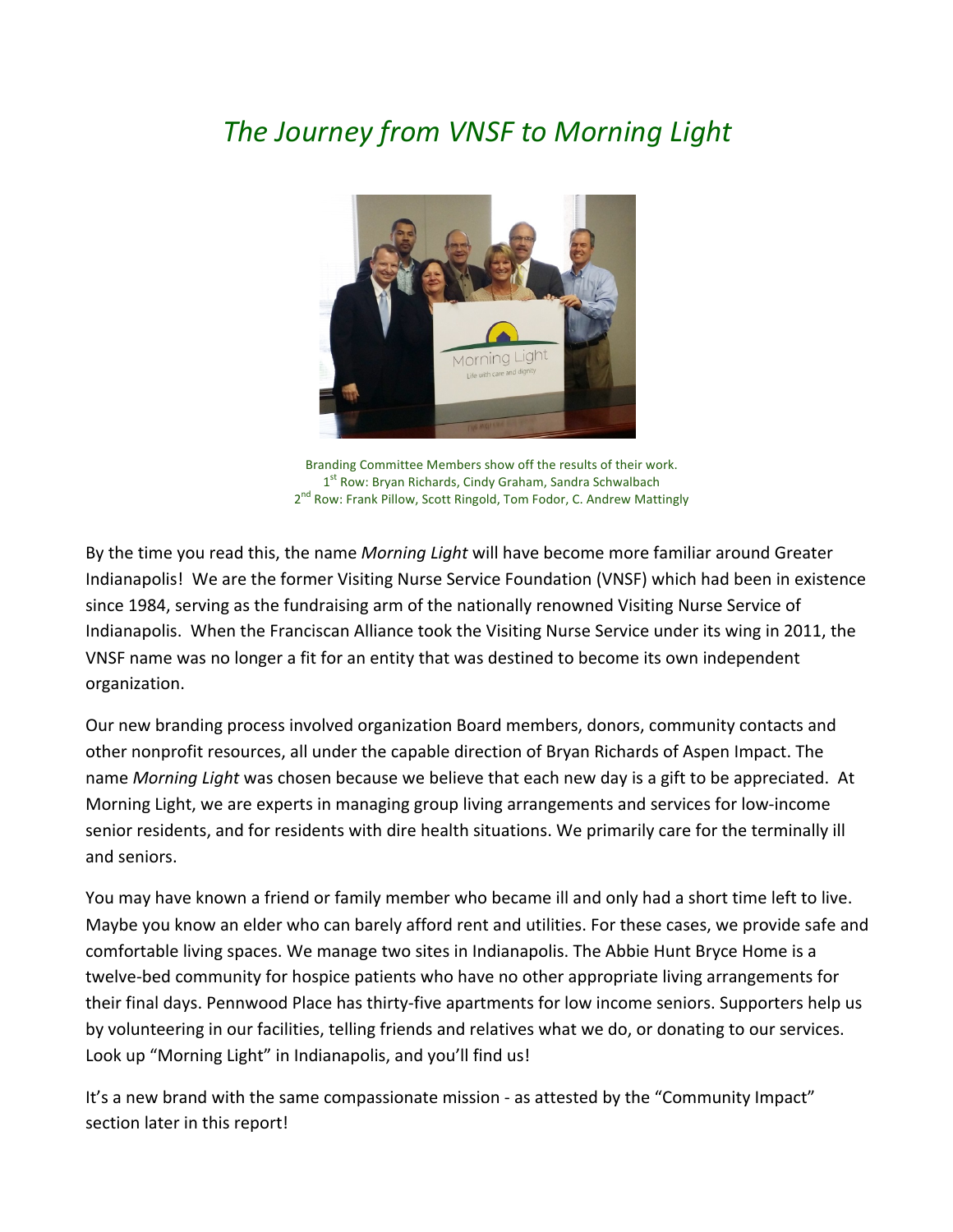### *A Letter From the Board Chair & the Executive Director CEO*

"The best thing about the future is that it comes one day at a time." *Abraham Lincoln*



Those words from perhaps our greatest President summarize the activities of Morning Light (formerly the Visiting Nurse Service Foundation) in the past year. In our third year of independent operation, we served more hospice residents, involved seniors in hundreds of hours of meaningful activities and provided small measures of financial assistance to home health care patients who needed just a little extra to get over emergency situations. We are also grateful for significant community support bolstered by the  $10<sup>th</sup>$  annual Beach Ball and the launch of the Commitment Circle at the Abbie Hunt Bryce Home for individual donors of \$1,000 or more. Twenty one supporters contributed at that level in the year just past, an outstanding number for a first year giving society.

Significantly, the Glick Fund, a fund of Central Indiana Community Foundation, awarded Morning Light a grant allowing us to explore expanded use for Abbie Hunt Bryce Home units. We have begun to provide hospice respite care that gives caregivers a chance to catch their breath as they care for a terminally ill loved one. We also have begun serving homeless patients who need their own space when recovering from surgery. Collaborations formed because of these uses will hopefully spur the community and Morning Light to continue to investigate partnerships that literally fill health care gaps.

The Morning Light Board appreciates the ongoing financial pledge made by the Franciscan Alliance which allows us to explore how best to fulfill our mission. In 2013 that included investments in referral outreach, facility improvements, and on line communication tools. We also cut expenses by more than \$100,000 while serving more people and raising more discretionary funds.

As Mr. Lincoln might have noted "those days mentioned above have a way of quickly adding up." That means in many ways the future is now! Thank you for your part in our evolving Morning Light success story. 

*John Triller, Chair Tom Fodor, Executive Director CEO*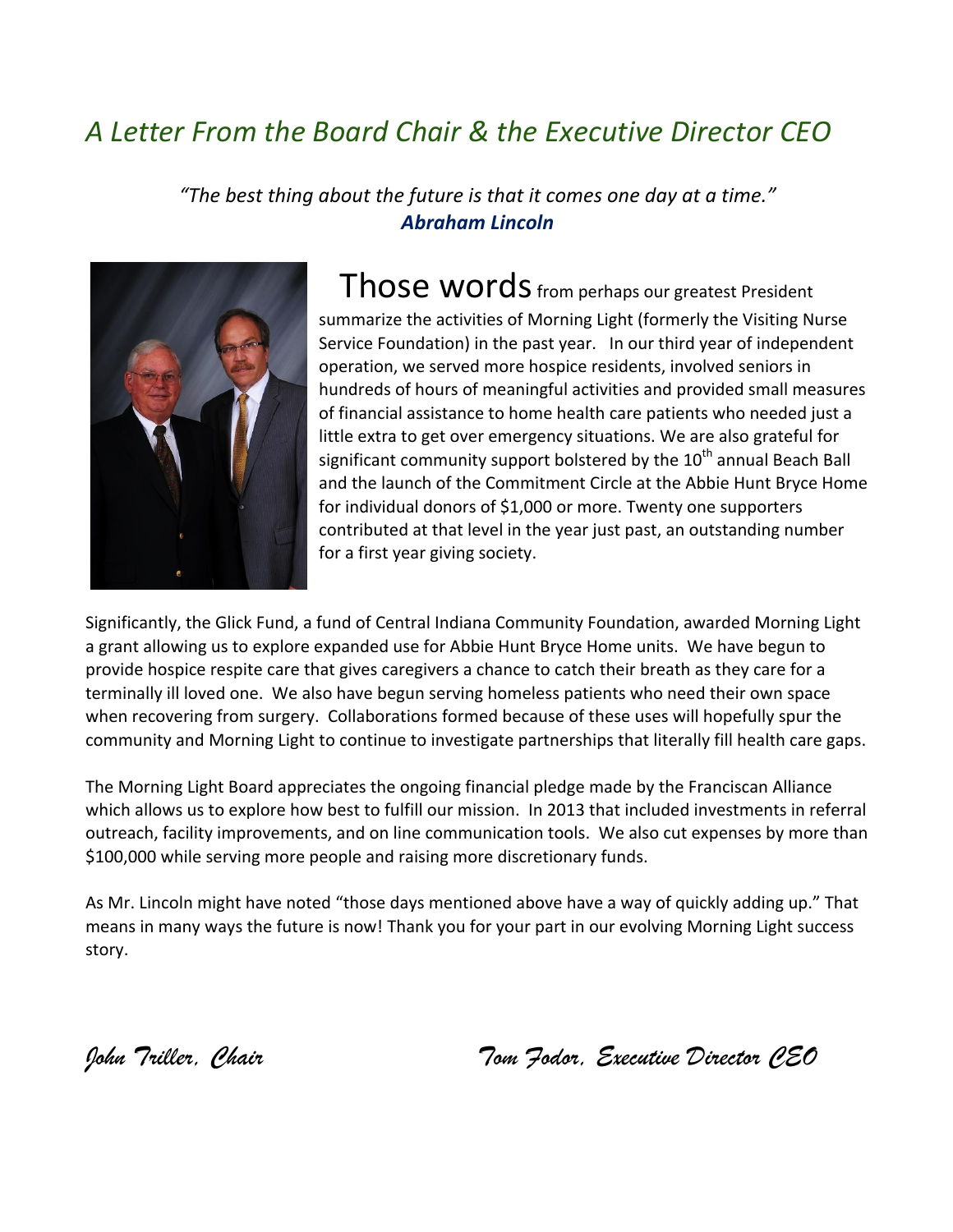### *2013 Highlights & Community Impact*

The Board of Directors and staff moved the organization forward in significant ways in the year just completed. 

- Created three year Strategic Plan
- Developed and implemented annual Business Activity Plan and Financial Development Plan



• Increased number of Abbie Hunt Bryce Home residents by 83% to 55

• Established regular activities at Pennwood Place starting at zero participation to involving more than 400 seniors (duplicated) over the final nine months

• Raised more than \$100,000 in contributions from the community

• Received a \$30,000 grant from The Glick Fund, a fund of Central Indiana Community Foundation, to provide hospice respite and temporary housing for

homeless patients recovering from surgery

- Committed \$330,000 to roof and parking lot projects
- Launched "The Commitment Circle At the Abbie Hunt Bryce Home" major gift society for \$1,000 annual contributors, raising \$10,000 in its first two months
- Increased net Beach Ball revenue by 16% over a two year period
- Successfully collected significant donations of daily living supplies, including paper products, bedding, and canned goods
- Began extensive branding process which resulted in the new corporate name of Morning Light.



Morning Light serves the community through the following Mission:

*Morning Light Inc. fosters nonprofit community services and programs in Indiana for the terminally ill,* seniors, families and the homebound who are without means and in need of health, wellness or end of *life care.*

Morning Light's impact expanded in 2013:

Fifty five (55) Hoosiers spent their final days as Abbie Hunt Bryce Home residents, a three year high. The Home was created in 2004 to provide free housing for hospice patients who do not have appropriate end of life living arrangements.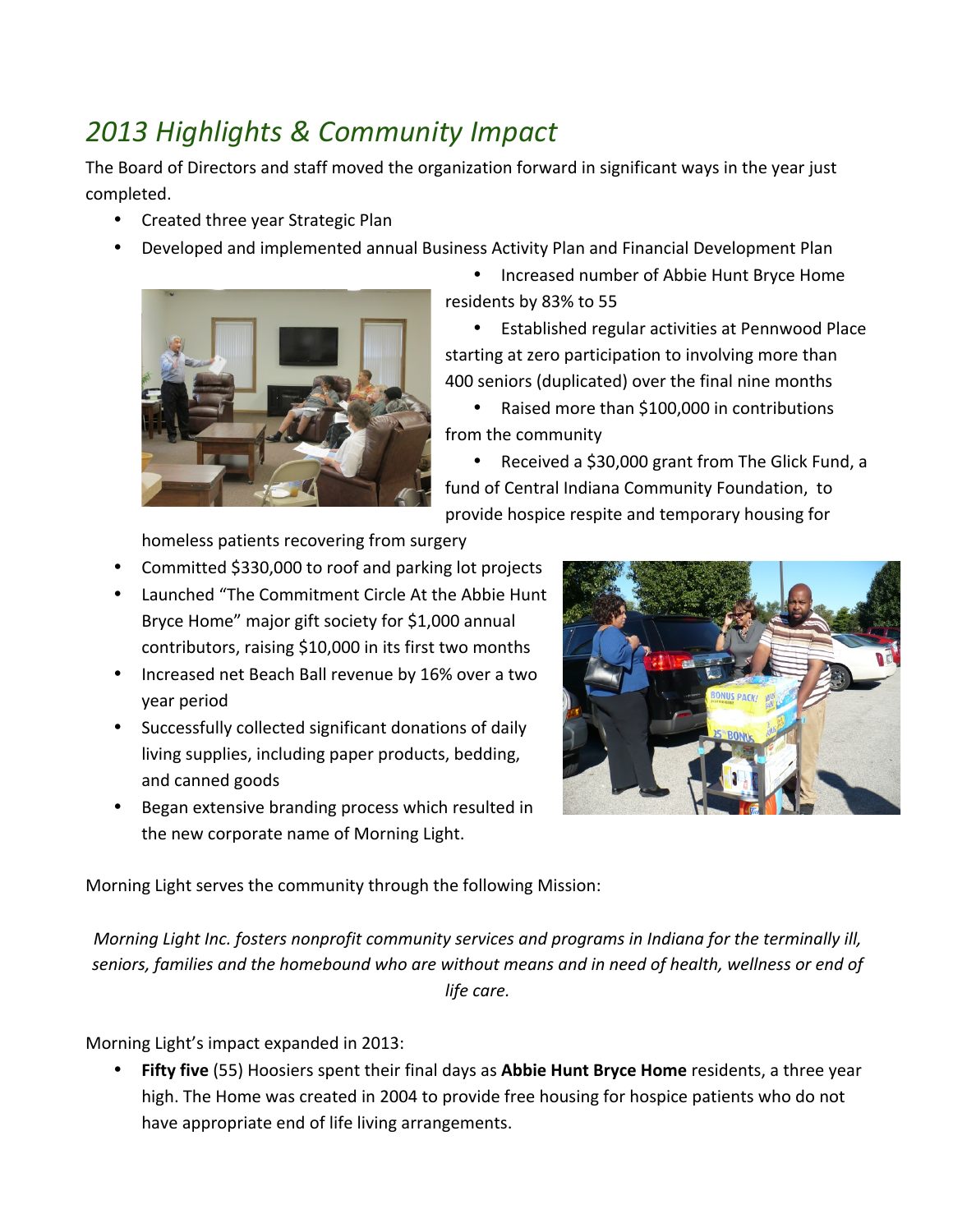

• **2,062 days of free care were facilitated** at the Abbie Hunt Bryce Home.

• **12,418 days of safe, affordable housing** were provided at **Pennwood Place Apartments**, opened in 2011 to serve low income seniors.

• **438 Pennwood Place seniors** (duplicated) participated in wellness presentations, therapy sessions, Tenant Advisory Committee meetings, and birthday parties. This after Morning Light oversaw the implementation of a fully operational exercise

room, educational activities, and therapy care initiatives at the 35 room facility.

• \$12,316 was spent on individual grants to support home care patients and/or professional staff. This included utility payments, medication coverage, patient outcomes materials, and equipment purchases.

#### **CONSOLIDATED STATEMENT OF ACTIVITIES**

#### Year Ended December 31, 2013

|                                          | <b>REVENUE AND SUPPORT</b>       |                         |
|------------------------------------------|----------------------------------|-------------------------|
|                                          | Contributions                    | \$<br>227,364           |
|                                          | Interest and dividend income     | 119,527                 |
|                                          | Rental income                    | 949.476                 |
|                                          | Other income                     | 25,631                  |
|                                          | <b>Total Revenue and Support</b> | 1,332,145               |
| <b>EXPENSES</b>                          |                                  |                         |
|                                          | Grants and other programs        | 597,659                 |
|                                          | <b>Building operations</b>       | 798,259                 |
|                                          | <b>Management and General</b>    | 439,054                 |
|                                          | <b>Fundraising</b>               | 35,897                  |
|                                          | <b>Total Expenses</b>            | 1,870,869               |
|                                          | <b>CHANGE IN NET ASSETS</b>      |                         |
| <b>FROM OPERATIONS</b>                   |                                  | (548, 724)              |
| <b>OTHER GAINS (LOSSES)</b>              |                                  | 921.903                 |
| <b>INCREASE (DECREASE) IN NET ASSETS</b> |                                  | 373,179                 |
| <b>NET ASSETS</b>                        |                                  |                         |
|                                          | Beginning of Year                | 9,729,217               |
|                                          | End of Year                      | \$<br><u>10,102,396</u> |
|                                          |                                  |                         |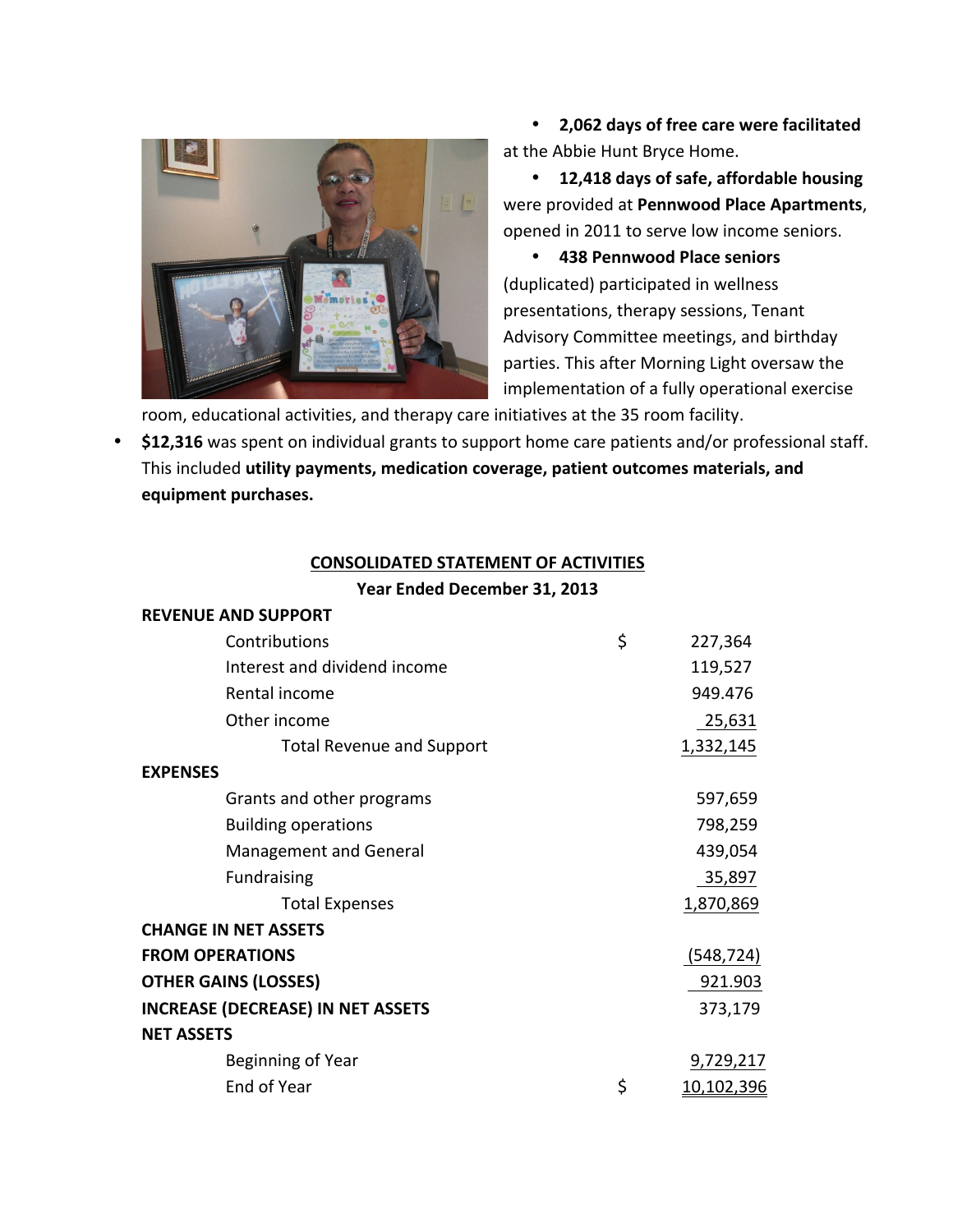### The Commitment Circle at The Abbie Hunt Bryce Home

To encourage others to join in our life changing mission, the Morning Light Board created the Commitment Circle. This giving society acknowledges individuals who annually contribute \$1,000 or more. 

#### **Founding Members: Anonymous; Ayers Foundation**

#### **2013-2014 Members**

Ezra Burdix Family & Friends of Carol Clevenger Tom & Karen Fodor Paul Fouts, Jr. Dr. Greg Gramelspacher Hoover Family Foundation Deborah Lambert Tom Marshall Margo Martin Andy Mattingly Friends & Family of William Moore Dick Neal Adam Richter Scott Ringold St. Elizabeth Ann Seton Parishioners



**Residents are remembered at the annual Memorial** Picnic, where the Memory Garden is visited by friends and family. The Garden contains the names of those who passed in the previous year.

Brenda Schultz Sandra Schwalbach Dr. Robert Sexton Friends & Family of Chris Skinner Angela Trefethen John Triller

#### *2013 Beach Ball*



The 2013 version of the annual Beach Ball was a huge success! We welcomed back the Tempos and Dean Metcalf of the Bob and Tom Show to lead this major fundraising effort which netted \$35,000 for the Abbie Hunt Bryce Home. We also welcomed FORUM Credit Union as our top sponsor.

**Sandcastle Sponsor: FORUM Credit Union** 

**Beachcomber Sponsors: Franciscan VNS, Ice Miller LLP, PNC** 

Corporate Table Sponsors: Gene B. Glick Company, Hendricks Regional Health, Katz, Sapper & Miller, *Wells Fargo Insurance Services.*

**Individual Table Sponsors:** Duke Energy Foundation, Keller Development, Dean Metcalf, Moynahan *Williams, The Naked Monkey, Sandra Schwalbach, John Triller.* 

**2013 Special Grants:** The Glick Fund, a fund of Central Indiana Community Foundation: E Tapestry Foundation; The Saltsburg Fund.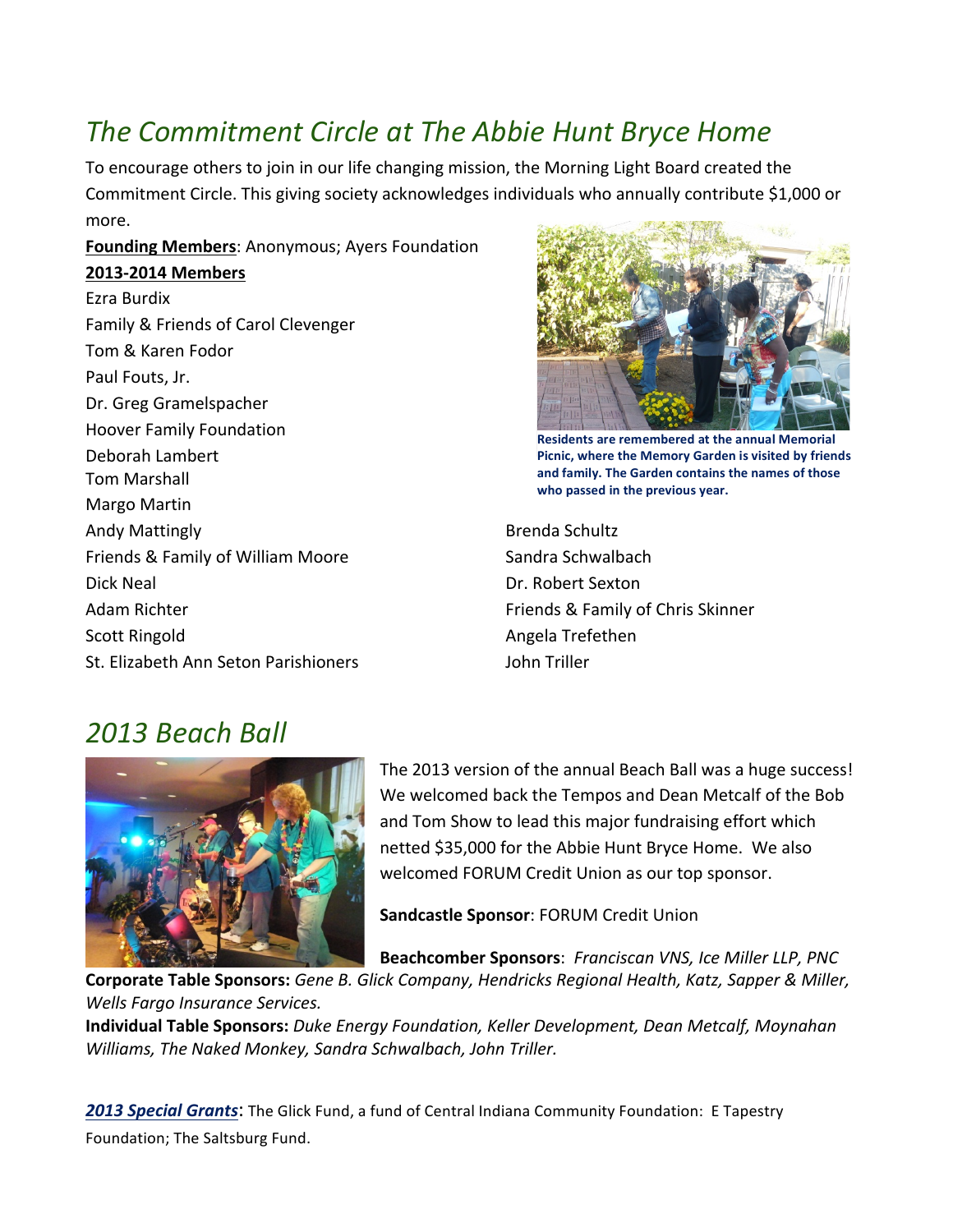#### *2013 <sup>1</sup> Donors – up to \$999*

A Classic Ace Pest Control Carol Adams Greg Adams Sandra Albritton John K. Aemis Ampro Wayne Bailey Andrea Barnes Angie Barnes Max Barron Diane Bartl Jerry Bass M.S. Bates Orion Bell Len Bibeau Rhonda Blunt Cynthia Boeding Judith Bohlander Tracy Bontrager Eleanor Bookwalter Bowers Envelope Norma Bray Steve Brinegar Ben Buchland Nancy Buss Donna Cadwallader Capital City Glass Harvey Carpenter James Cates Sherry Cauley Central Indiana Community Foundation Cielo Ranch LLC Gregory Cifizzari Phillip Cleaver Sandi Cleaver Ula Cooper Kyle Cromwell Jerry Cummins Carolyn Cunningham Tracie Dardy **Beth Dawley** Portia Devore Dodson Group Steve Edwards Jane Englert Thomas Ertl Connie Ferguson Fouts & Co. LLC

 $1$  The list reflects donations received during calendar year 2013 as noted in our fundraising records. Those who contributed \$1,000 or more are listed under the Commitment Circle, Sponsors, or Special Grants. Morning Light regrets any omissions or inaccuracies.

 

Mary Ann Gallagher Lisa Garcia Mary S. George Corienne Gettum Kay Gootee Kyle Grayson Annie Green Bob Grimmett Pauline C. Gutsch **Regina Hanley** Hanna Circle Kimberly Harper Celia Hawkins Lucia Heid Gary Hensley Amanda Hoffman Chris Horne Mark Howard Susan Hutchins IAHHC Indiana Ice **Richard Irish** Charles "Skeets" James Steve James JP Morgan Chase Foundation Keller Development Kerr Farms Terry Keusch Nick Kleiman Robin Knight Stephen Kraabel **Ashley Lanie** Judith Lawburg Lawrence Community Development Deb Lawson Pamela Layton William Leftridge Bradley Lewis Dan Lewis Tim Logsdon Brad Lowell Muhammad Malik Howard Mandel Carol Marshall **Robert Martin** David Mayer Eileen McCaulay William McCully Madonna McGrath Heather McPherson Millennium Environmental Chuck Miller Ryan Miller Dennis Mocarski Kelly Mohler William Moore Nancy Neal Donald Newby **Thomas Nix** Now Courier Tim Nutter Fred Odiet Herbert Olshever Stephen Orphey Barry A. Pachciarz Paula Patrick John Peacock Paul Pearcy

Kathryn Peterson Peppy Peterson Frank Pillow John L. Pipas Gayla Pitts Angeline Protogere Mike Puskarich Marvin Recht Laverne Reed Tammy Reedy **Regions Bank** Republic Services Marilyn Ridgeway Sarah Riester Dave Riley Billy Roberts Ronald Roe Gene Ross Tara Roth Linda Rowan Robert Rutter Kory Schultz Joan Scimeca Tonya Scott Patty Sears James Seidensticker John Seward Carolyn Sharp K.L. Short Jerrold Simon Jay D. Simpson Cathy Skinner Nancy Snively Paul Spearing Janelyn Speedy Jim Stewart Wanda Stewart Helen Stuart Mary Taylor Dusty Technor Michael Thacker Laurel Toney Brian Tucker Steve Turner James Vandivier Brian Walker Glendora A. Walker Gerald Walthall Sandi Wasson Watts Pest Control Robert Weinmann Barbara A. White James White Joe Whitsett Jack Wiegand John Wiley Mike Wilkins Charles and Robbie Williams Elizabeth Williams Henry Wilson Amanda Winkle Marion Wolen Kevin C. Woodhouse Jeff Wyatt Terry Young